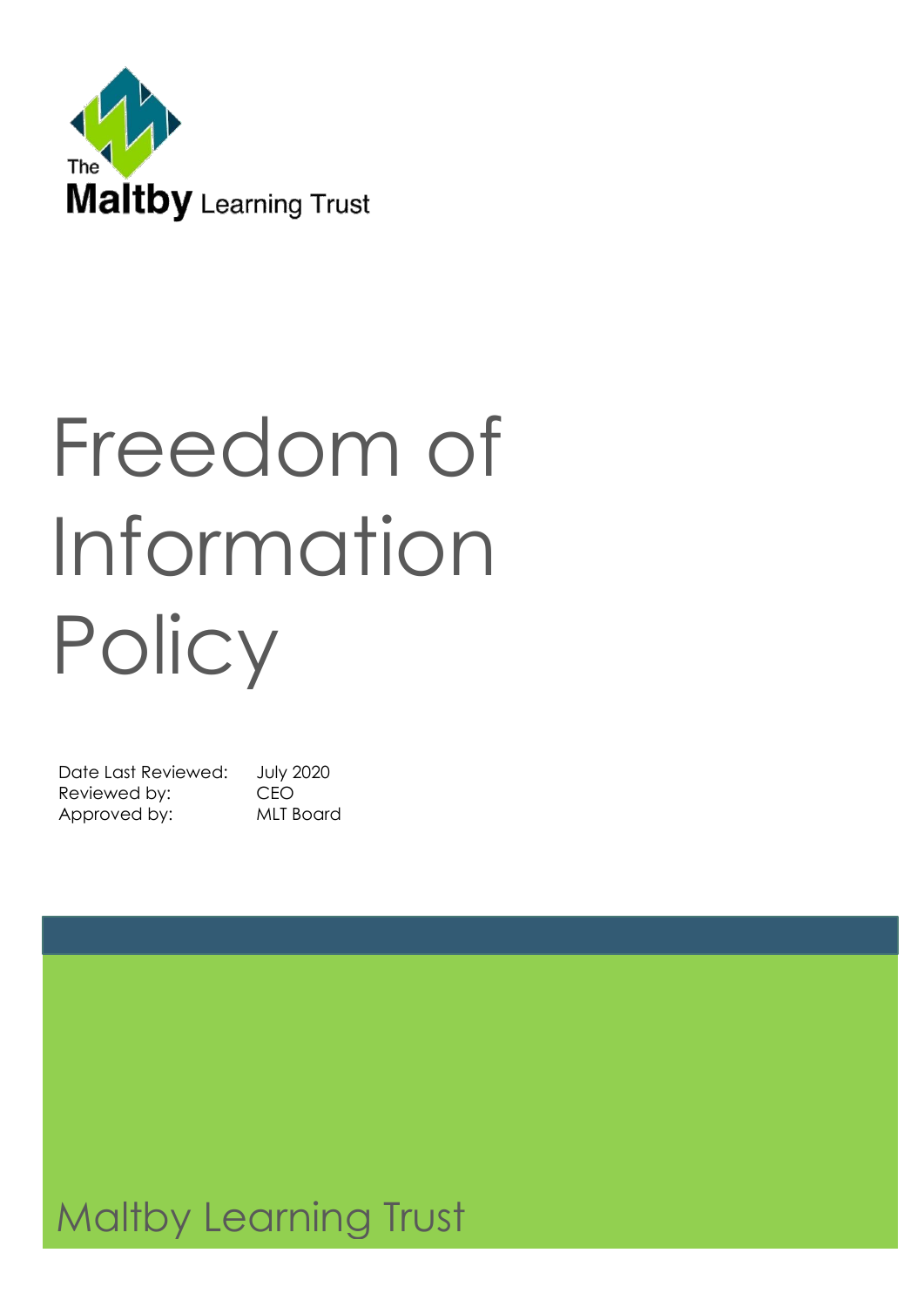

# **Model Publication Scheme**

This model publication scheme has been prepared and approved by the Information Commissioner. It may be adopted without modification by any public authority without further approval and will be valid until further notice.

This publication scheme commits an authority to make information available to the public as part of its normal business activities. The information covered is included in the classes of information mentioned below, where this information is held by the authority. Additional assistance is provided to the definition of these classes in sector specific guidance manuals issued by the Information Commissioner.

The scheme commits an authority:

- To proactively publish or otherwise make available as a matter of routine, information, including environmental information, which is held by the authority and falls within the classifications below.
- To specify the information which is held by the authority and falls within the classifications below.
- To proactively publish or otherwise make available as a matter of routine, information in line with the statements contained within this scheme.
- To produce and publish the methods by which the specific information is made routinely available so that it can be easily identified and accessed by members of the public.
- To review and update on a regular basis the information the authority makes available under this scheme.
- To produce a schedule of any fees charged for access to information which is made proactively available.
- To make this publication scheme available to the public.
- To publish any dataset held by the authority that has been requested, and any updated versions it holds, unless the authority is satisfied that it is not appropriate to do so; to publish the dataset, where reasonably practicable, in an electronic form that is capable of re-use; and, if any information in the dataset is a relevant copyright work and the public authority is the only owner, to make the information available for re-use under the terms of the Re-use of Public Sector Information Regulations 2015, if they apply, and otherwise under the terms of the Freedom of Information Act section 19. The term 'dataset' is defined in section 11(5) of the Freedom of Information Act. The term 'relevant copyright work' is defined in section 19(8) of that Act.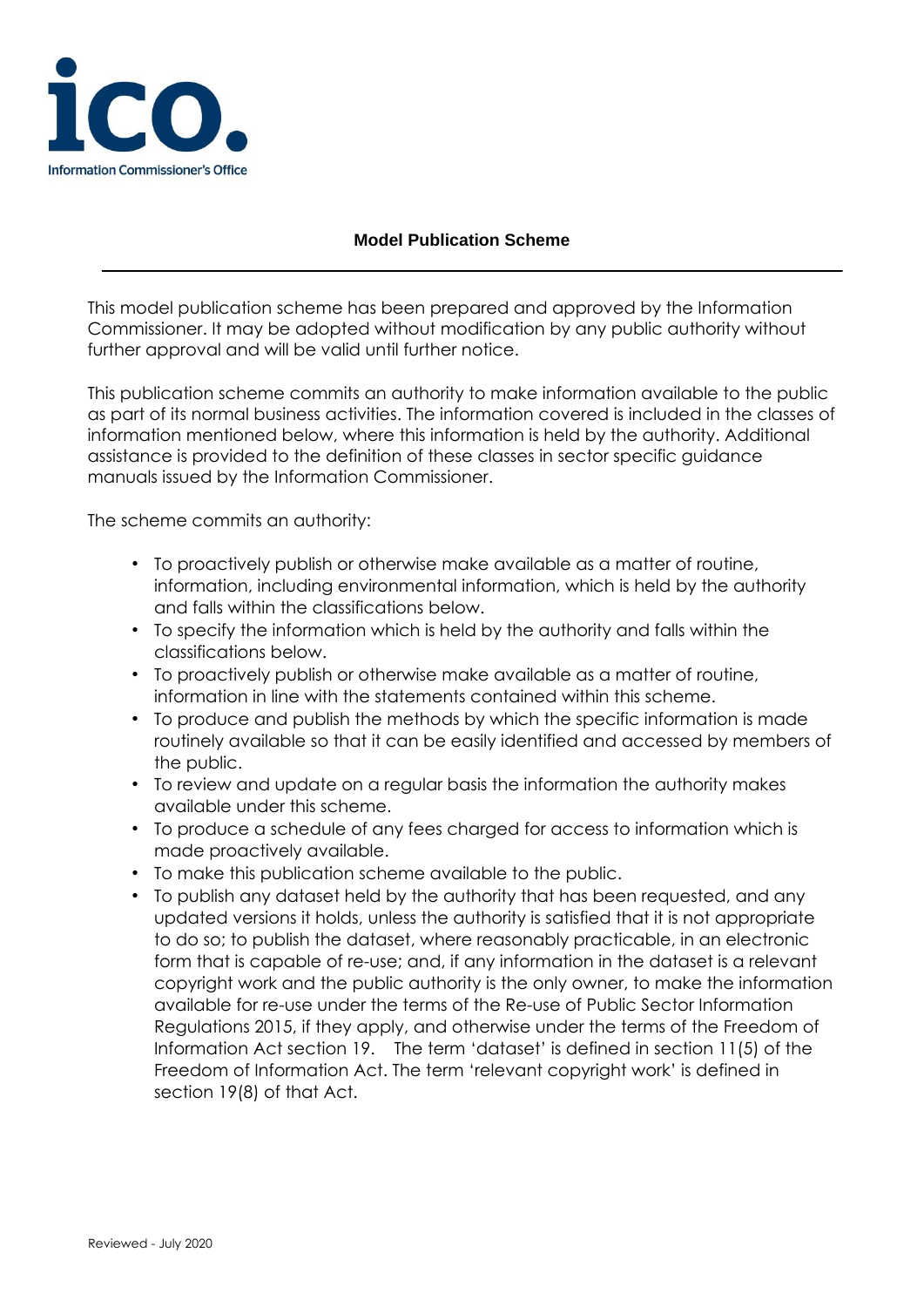# **Classes of Information**

#### **Who we are and what we do.**

Organisational information, locations and contacts, constitutional and legal governance.

#### **What we spend and how we spend it.**

Financial information relating to projected and actual income and expenditure, tendering, procurement and contracts.

#### **What our priorities are and how we are doing.**

Strategy and performance information, plans, assessments, inspections and reviews.

# **How we make decisions.**

Policy proposals and decisions. Decision making processes, internal criteria and procedures, consultations.

#### **Our policies and procedures.**

Current written protocols for delivering our functions and responsibilities.

#### **Lists and Registers.**

Information held in registers required by law and other lists and registers relating to the functions of the authority.

#### **The Services we Offer.**

Advice and guidance, booklets and leaflets, transactions and media releases. A description of the services offered.

The classes of information will not generally include:

- Information the disclosure of which is prevented by law, or exempt under the Freedom of Information Act, or is otherwise properly considered to be protected from disclosure.
- Information in draft form.
- Information that is no longer readily available as it is contained in files that have been placed in archive storage, or is difficult to access for similar reasons.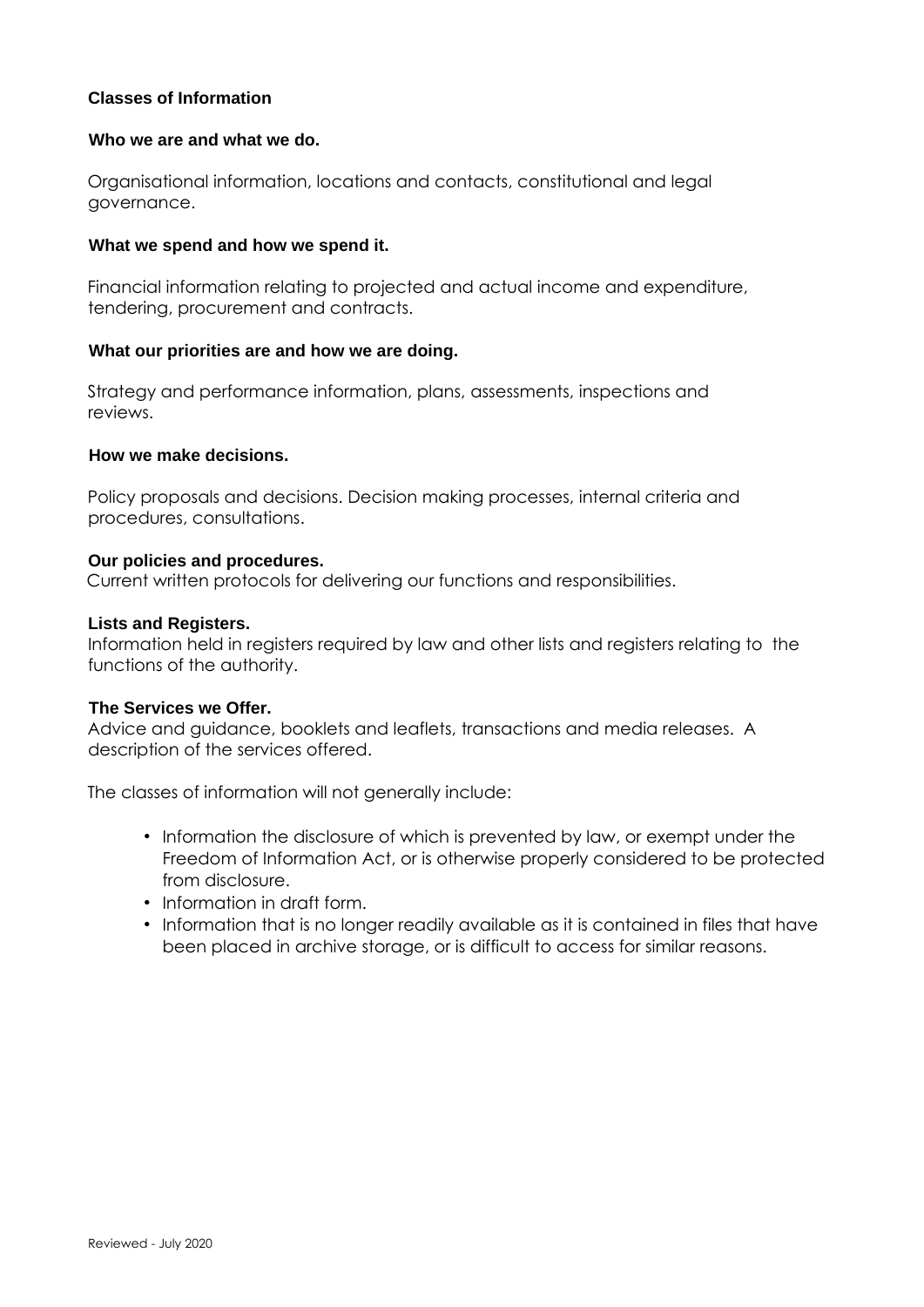# **The method by which information published under this scheme will be made available**

The authority will indicate clearly to the public what information is covered by this scheme and how it can be obtained.

Where it is within the capability of a public authority, information will be provided on a website. Where it is impracticable to make information available on a website or when an individual does not wish to access the information by the website, a public authority will indicate how information can be obtained by other means and provide it by those means.

In exceptional circumstances some information may be available only by viewing in person. Where this manner is specified, contact details will be provided. An appointment to view the information will be arranged within a reasonable timescale.

Information will be provided in the language in which it is held or in such other language that is legally required. Where an authority is legally required to translate any information, it will do so.

Obligations under disability and discrimination legislation and any other legislation to provide information in other forms and formats will be adhered to when providing information in accordance with this scheme.

# **Charges which may be made for Information published under this scheme**

The purpose of this scheme is to make the maximum amount of information readily available at minimum inconvenience and cost to the public. Charges made by the authority for routinely published material will be justified and transparent and kept to a minimum.

Material which is published and accessed on a website will be provided free of charge.

Charges may be made for information subject to a charging regime specified by Parliament.

Charges may be made for actual disbursements incurred such as:

- photocopying
- postage and packaging
- the costs directly incurred as a result of viewing information

Charges may also be made for information provided under this scheme where they are legally authorised, they are in all the circumstances, including the general principles of the right of access to information held by public authorities, justified and are in accordance with a published schedule or schedules of fees which is readily available to the public.

Charges may also be made for making datasets (or parts of datasets) that are relevant copyright works available for re-use. These charges will be in accordance with the terms of the Re-use of Public Sector Information Regulations 2015, where they apply, or with regulations made under section 11B of the Freedom of Information Act, or with other statutory powers of the public authority.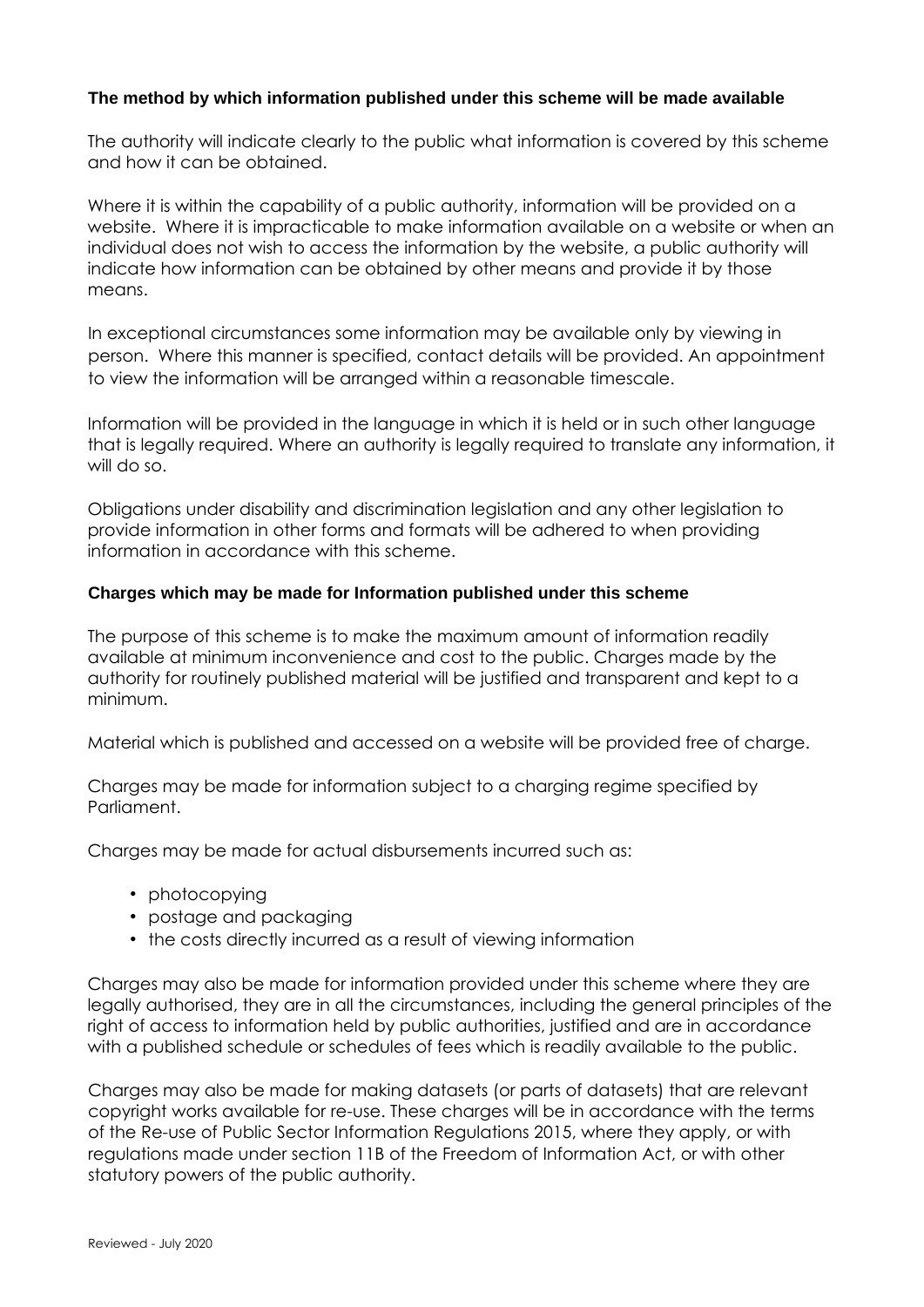If a charge is to be made, confirmation of the payment due will be given before the information is provided. Payment may be requested prior to provision of the information.

# **Written Requests**

Information held by a public authority that is not published under this scheme can be requested in writing, when its provision will be considered in accordance with the provisions of the Freedom of Information Act.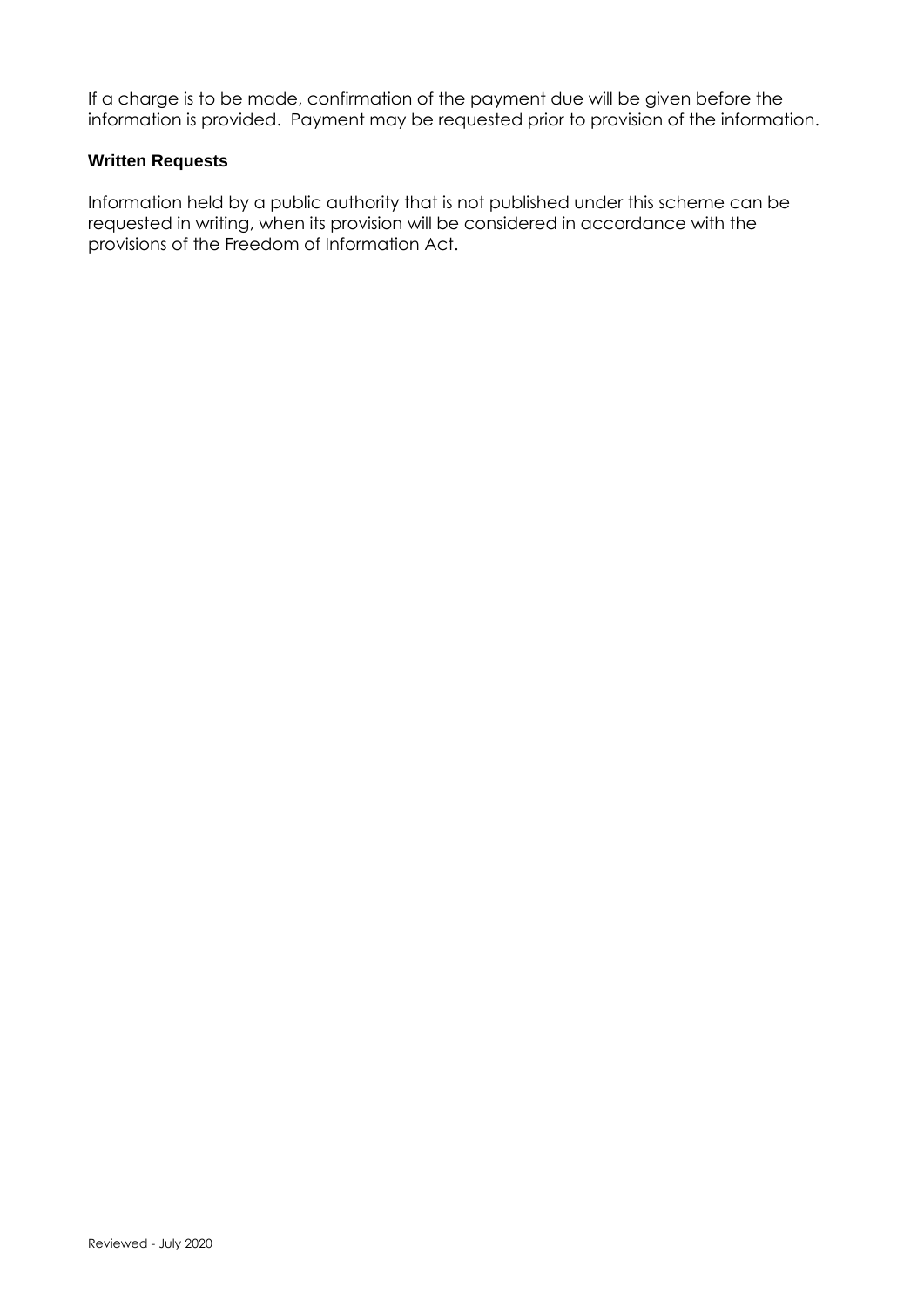A Guide to information available from the Maltby Learning Trust and its academies, under the publication scheme.

| Information to be published                                                 | How the information can be<br>obtained |
|-----------------------------------------------------------------------------|----------------------------------------|
| Who we are and what we do                                                   |                                        |
| (Organisational information, structures, locations and contacts)            |                                        |
| Academy Master Funding Agreement and                                        | Trust website                          |
| Supplemental Funding Agreements                                             | (www.maltbylearningtrust.com)          |
| Trust Memorandum and Articles of Association                                | Trust website                          |
|                                                                             | (www.maltbylearningtrust.com)          |
| School staff and structure – names of key personnel                         | Academy websites (can be               |
|                                                                             | accessed from                          |
|                                                                             | www.maltbylearningtrust.com)           |
| Board of Trustees – names of Trustees, the basis of                         | Trust website                          |
| their appointment and how to contact them                                   | (www.maltbylearningtrust.com)          |
| School session times, term dates and holidays                               | Academy websites (can be               |
|                                                                             | accessed from                          |
|                                                                             | www.maltbylearningtrust.com)           |
| Location and contact information - address,<br>telephone number and website | Academy websites (can be               |
|                                                                             | accessed from                          |
|                                                                             | www.maltbylearningtrust.com)           |

| Information to be published                                                                                                                                                        | How the information can be<br>obtained                                    |  |
|------------------------------------------------------------------------------------------------------------------------------------------------------------------------------------|---------------------------------------------------------------------------|--|
| What we spend and how we spend it                                                                                                                                                  |                                                                           |  |
| (Financial information relating to projected and actual income and expenditure,<br>procurement, contracts and financial audit.                                                     |                                                                           |  |
| Annual budget plan and financial statements for<br>the schools                                                                                                                     | Available from the Clerk to the<br><b>Board</b>                           |  |
| Annual return for the Trust                                                                                                                                                        | Trust website<br>(www.maltbylearningtrust.com)                            |  |
| Capital funding - details of capital funding<br>allocated to the school along with information on<br>related building projects and other capital projects                          | Available from the Clerk to the<br><b>Board</b>                           |  |
| Additional funding - Income generation schemes<br>and other sources of funding                                                                                                     | Available from the Clerk to the<br><b>Board</b>                           |  |
| Procurement and contracts - details of procedures<br>used for the acquisition of goods and services.<br>Details of contracts that have gone through a<br>formal tendering process. | Available from the Clerk to the<br><b>Board</b>                           |  |
| Staffing and grading structure                                                                                                                                                     | Available from the Clerk to the<br><b>Board</b>                           |  |
| Use of pupil premium                                                                                                                                                               | Academy websites (can be<br>accessed from<br>www.maltbylearningtrust.com) |  |
| Pay policy – a statement of the Academy's policy                                                                                                                                   | Available from the Clerk to the                                           |  |
| on procedures regarding teachers' pay<br>Allowances and Expenses - Details of allowances<br>and expenses that can be claimed or incurred.                                          | <b>Board</b><br>Available from the Clerk to the<br><b>Board</b>           |  |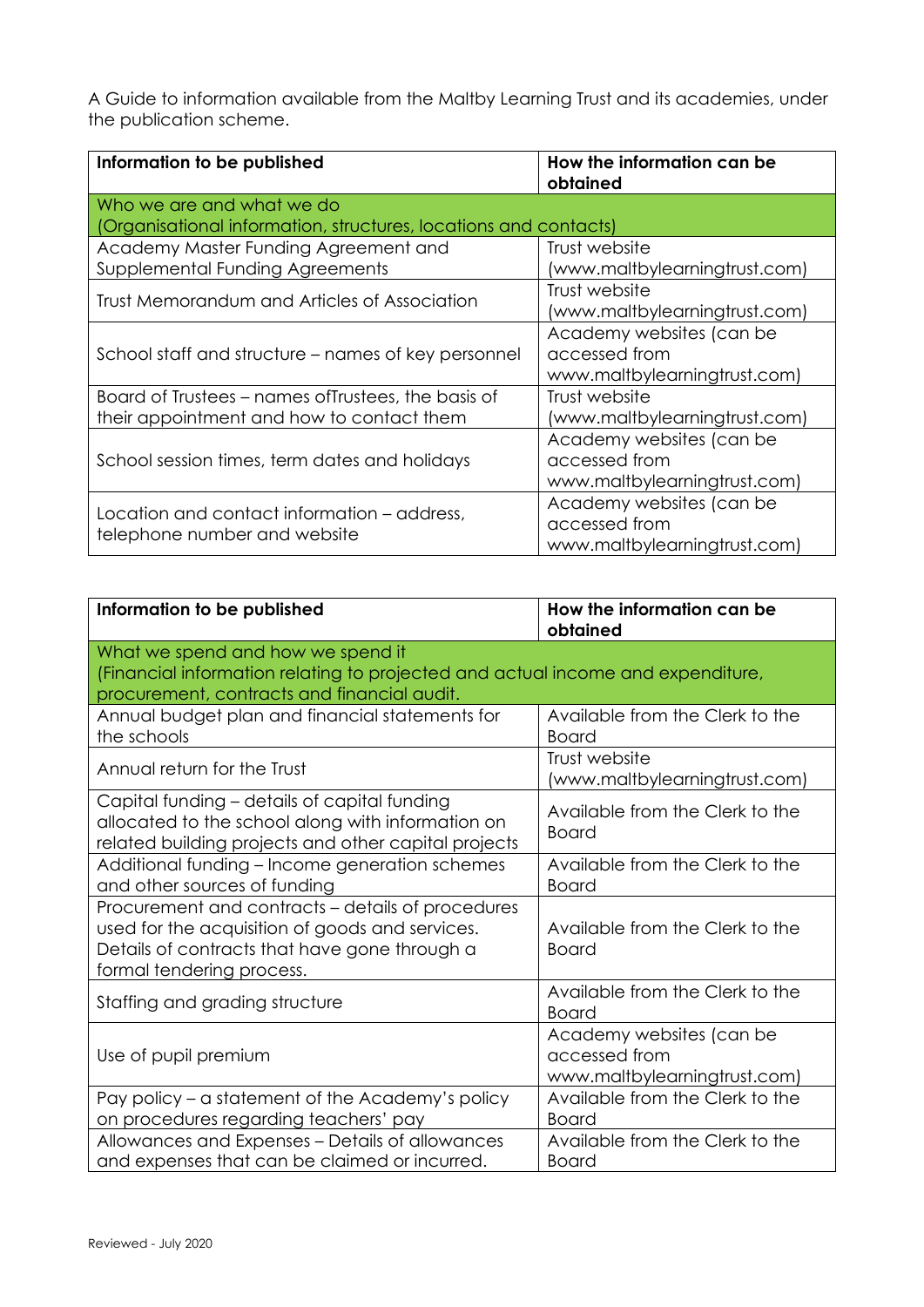| Information to be published                                                                         | How the information can be<br>obtained |
|-----------------------------------------------------------------------------------------------------|----------------------------------------|
| What our prioritise are and how we are doing                                                        |                                        |
| School profile                                                                                      | Academy websites (can be               |
| Government supplied performance data                                                                | accessed from                          |
| Ofsted report                                                                                       | www.maltbylearningtrust.com)           |
| Trust Improvement Plan                                                                              | Available from the Clerk to the        |
|                                                                                                     | <b>Board</b>                           |
| <b>Appraisal Policy</b>                                                                             | Available from the Clerk to the        |
|                                                                                                     | <b>Board</b>                           |
| Trust's future plans                                                                                | Available from the Clerk to the        |
|                                                                                                     | Board                                  |
| Child protection - policies and procedures on<br>safeguarding and promoting the welfare of children | Academy websites (can be               |
|                                                                                                     | accessed from                          |
|                                                                                                     | www.maltbylearningtrust.com)           |

| Information to be published                                                                                                           | How the information can be<br>obtained                                    |
|---------------------------------------------------------------------------------------------------------------------------------------|---------------------------------------------------------------------------|
| How we make decisions (Decision making processes and records of decisions)                                                            |                                                                           |
| Admissions policy – arrangements and procedures<br>and right of appeal                                                                | Academy websites (can be<br>accessed from<br>www.maltbylearningtrust.com) |
| Board of Trustees meeting Agendas, papers and<br>minutes – information that is properly considered to<br>be private will be excluded. | Available from the Clerk to the<br><b>Board</b>                           |

| Information to be published                                                                              | How the information can be<br>obtained |
|----------------------------------------------------------------------------------------------------------|----------------------------------------|
| Our policies and procedures                                                                              |                                        |
| (Current written protocols, policies and procedures for delivering our services and<br>responsibilities) |                                        |
| <b>Academy policies including:</b>                                                                       |                                        |
| <b>Accessibility Plan</b>                                                                                |                                        |
| Administration of Medicines Policy                                                                       |                                        |
| Anti Bullying Policy                                                                                     |                                        |
| Attendance Policy (Primary)                                                                              |                                        |
| Attendance Policy (Secondary)                                                                            |                                        |
| <b>Behaviour Policy (MA)</b>                                                                             |                                        |
| <b>Behaviour Policy (Primary)</b>                                                                        | Academy websites (can be               |
| <b>Behaviour Policy (STWA)</b>                                                                           | accessed from                          |
| <b>Behaviour Policy (WA)</b>                                                                             | www.maltbylearningtrust.com)           |
| Charging and Remissions Policy                                                                           |                                        |
| Child Protection Policy & Safeguarding<br>Children with health needs who cannot attend                   |                                        |
| school                                                                                                   |                                        |
| Communications (Safe use of ICT) Policy                                                                  |                                        |
| <b>Complaints Policy</b>                                                                                 |                                        |
| Data Protection Policy                                                                                   |                                        |
| <b>Equality Statement</b>                                                                                |                                        |
| E-Safety (Protecting Young People) Policy                                                                |                                        |
| <b>EYFS Policy</b>                                                                                       |                                        |
| Fire Policy                                                                                              |                                        |
| <b>First Aid Policy</b>                                                                                  |                                        |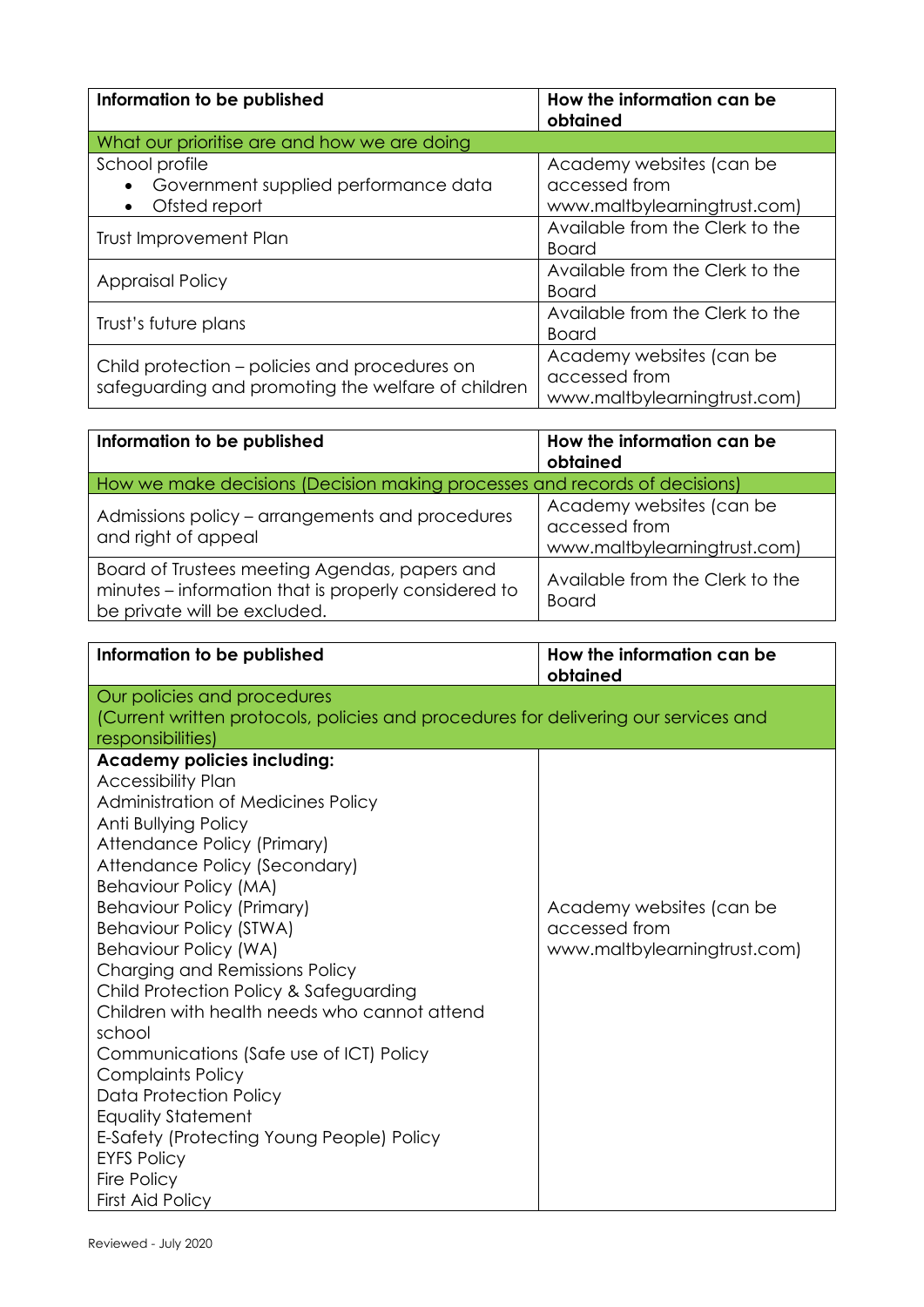| Freedom of Information Policy                        |                                 |
|------------------------------------------------------|---------------------------------|
| <b>Health and Safety Policy</b>                      |                                 |
| Lettings Policy                                      |                                 |
| <b>Local Government Pension Scheme</b>               |                                 |
| Looked After Children Policy                         |                                 |
| Peer on Peer Abuse Policy                            |                                 |
| Positive Handling Policy                             |                                 |
| Protection of Biometric Information of Children      |                                 |
| Relationships and Sexual Health Education Policy     |                                 |
| Scheme of Delegation                                 |                                 |
| <b>School Exclusion Policy</b>                       |                                 |
| <b>SEN Policy/Report</b>                             |                                 |
| <b>Supporting Pupils with Medical Conditions</b>     |                                 |
| Toileting and Intimate Care Policy                   |                                 |
| Uniform Policy                                       |                                 |
| <b>Trust Finance Policies including:</b>             |                                 |
| <b>Financial Regulations Policy</b>                  |                                 |
| <b>Anti-Bribery Policy</b>                           |                                 |
| <b>Fraud Policy</b>                                  | Available from the Clerk to the |
| Gifts and Hospitality Policy                         | <b>Board</b>                    |
| <b>Expenses Policy</b>                               |                                 |
| Cash Handling Policy                                 |                                 |
| <b>Investment Policy MLT Charging and Remissions</b> | Trust Website                   |
| Policy                                               | (www.maltbylearningtrust.com)   |
| <b>Trust Staffing Policies including:</b>            |                                 |
| <b>Redundancy Policy</b>                             |                                 |
| <b>Whistleblowing Policy</b>                         | Available from the Clerk to the |
| <b>NQT</b>                                           | <b>Board</b>                    |
| Appraisal Policy for Associate Professionals         |                                 |
| <b>Appraisal Policy for Teachers</b>                 |                                 |
| Pay Policy for Associate Professionals               |                                 |
| Pay Policy for Teachers                              |                                 |
| Allegations against Staff Policy                     |                                 |
| Disciplinary and Dismissal                           |                                 |
| <b>Staff Capability Policy</b>                       |                                 |
| Staff Dignity at Work Policy                         |                                 |
| <b>Staff Grievances Policy</b>                       |                                 |
| <b>Managing Staff Absence Policy</b>                 |                                 |
| <b>Staff Leave of Absence Policy</b>                 |                                 |

| Information to be published                                                                                    | How the information can be<br>obtained                   |
|----------------------------------------------------------------------------------------------------------------|----------------------------------------------------------|
| <b>Lists and Registers</b>                                                                                     |                                                          |
| Curriculum circulars and statutory instruments                                                                 | Available on request from the Trust<br>Academies         |
| Disclosure logs                                                                                                | Available on request from the Trust<br>Academies         |
| Asset register                                                                                                 | Available on request from the Trust<br>registered office |
| Any information the Academy Trust is currently<br>legally required to hold in publicly available<br>registers. | Available on request from the Trust<br>registered office |